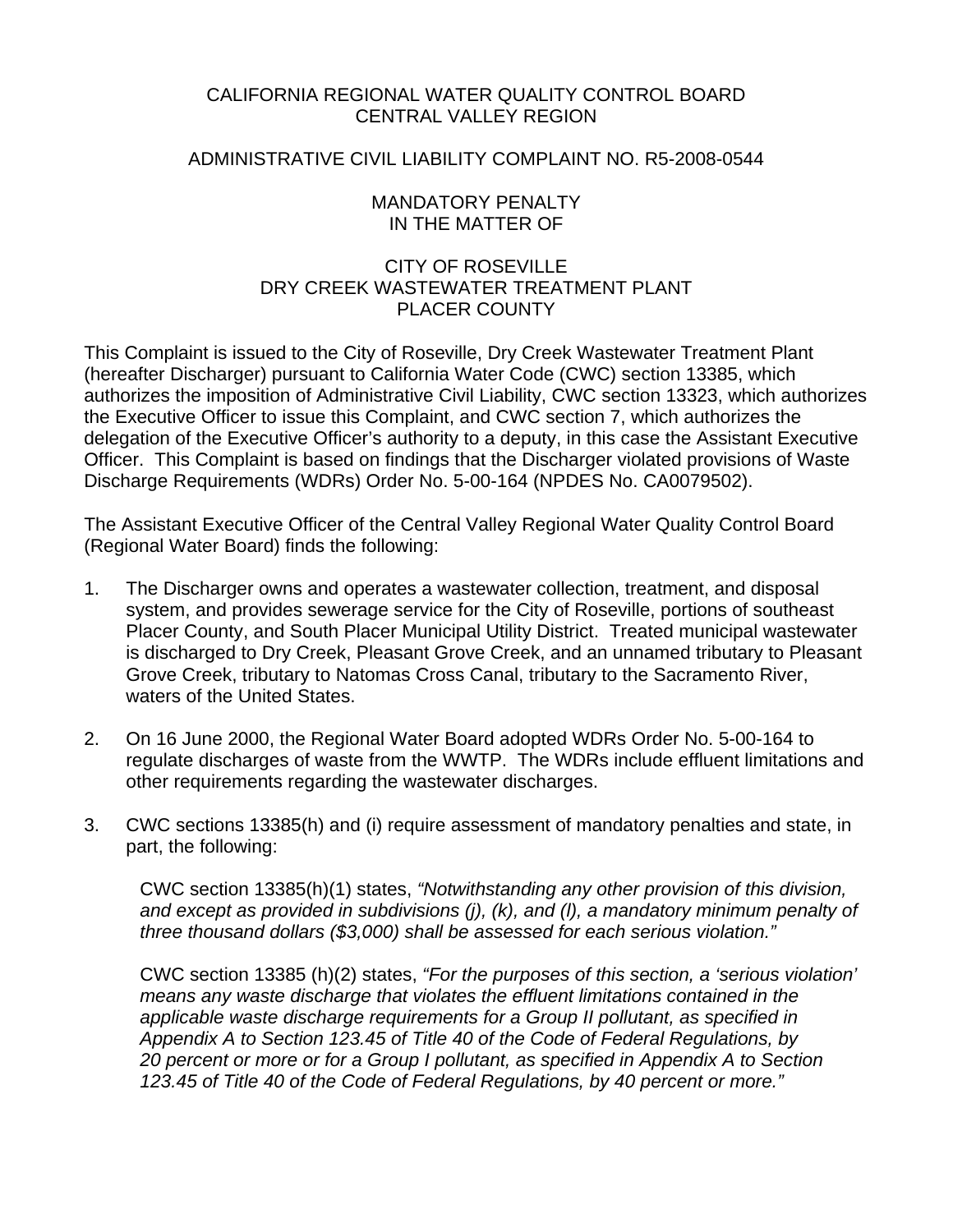CWC section 13385(i)(1) states, *"Notwithstanding any other provision of this division, and except as provided in subdivisions (j), (k), and (l), a mandatory minimum penalty of three thousand dollars (\$3,000) shall be assessed for each violation whenever the person does any of the following four or more times in any period of six consecutive months, except that the requirement to assess the mandatory minimum penalty shall not be applicable to the first three violations:*

- *A) Violates a waste discharge requirement effluent limitation.*
- *B) Fails to file a report pursuant to Section 13260.*
- *C) Files an incomplete report pursuant to Section 13260.*
- *D) Violates a toxicity effluent limitation contained in the applicable waste discharge requirements where the waste discharge requirements do not contain pollutantspecific effluent limitations for toxic pollutants."*
- 4. CWC section 13323 states, in part:

*"Any executive officer of a regional board may issue a complaint to any person on whom administrative civil liability may be imposed pursuant to this article. The complaint shall*  allege *the act or failure to act that constitutes a violation of law, the provision authorizing civil liability to be imposed pursuant to this article, and the proposed civil liability."*

- 5. The Executive Officer previously issued Administrative Civil Liability Complaint (ACLC) No. 5-01-512 to the Discharger for mandatory penalties for effluent limitation violations from 1 January 2000 to 31 December 2000 in the amount of \$12,000. The Regional Water Board has accepted payment from the Discharger of the penalty associated with ACLC No. 5-01-512, and considers this prior matter resolved.
- 6. WDRs Order No. 5-00-164 Effluent Limitations No. B.1. include, in part, the following effluent limitations: "*Effluent shall not exceed the following limits at discharge points 001, 002, 003, and 004:*"

| Constituent                             |                                   | Units                                  | Daily<br>Maximum | Daily<br>Average                      | Weekly<br>Average     | Monthly<br>Average |
|-----------------------------------------|-----------------------------------|----------------------------------------|------------------|---------------------------------------|-----------------------|--------------------|
| Turbidity                               |                                   | <b>NTU</b>                             | 5                | $\overline{2}$                        |                       |                    |
| Constituent<br><b>Chlorine Residual</b> | Units<br>mg/L                     | 1-Hour<br>Average <sup>1</sup><br>0.02 |                  | 4-Day<br>Average <sup>2</sup><br>0.01 | 30-Day<br>Average     | Daily<br>Maximum   |
| Ammonia                                 | mg N/L<br>lbs/day <sup>3</sup>    | Attachment B<br>5                      |                  |                                       | Attachment $C^2$<br>5 |                    |
| $Bis(2-$<br>ethylhexyl)phthalate        | $\mu$ g/L<br>lbs/day <sup>3</sup> |                                        |                  |                                       | 1.8<br>0.3            | --                 |
| Cadmium                                 | $\mu$ g/L<br>lbs/day <sup>3</sup> | Attachment D<br>5                      |                  | Attachment D<br>5                     | --<br>--              | --                 |
| Cyanide                                 | $\mu$ g/L<br>lbs/day <sup>3</sup> | 22<br>3                                |                  | 5.2<br>0.8                            |                       |                    |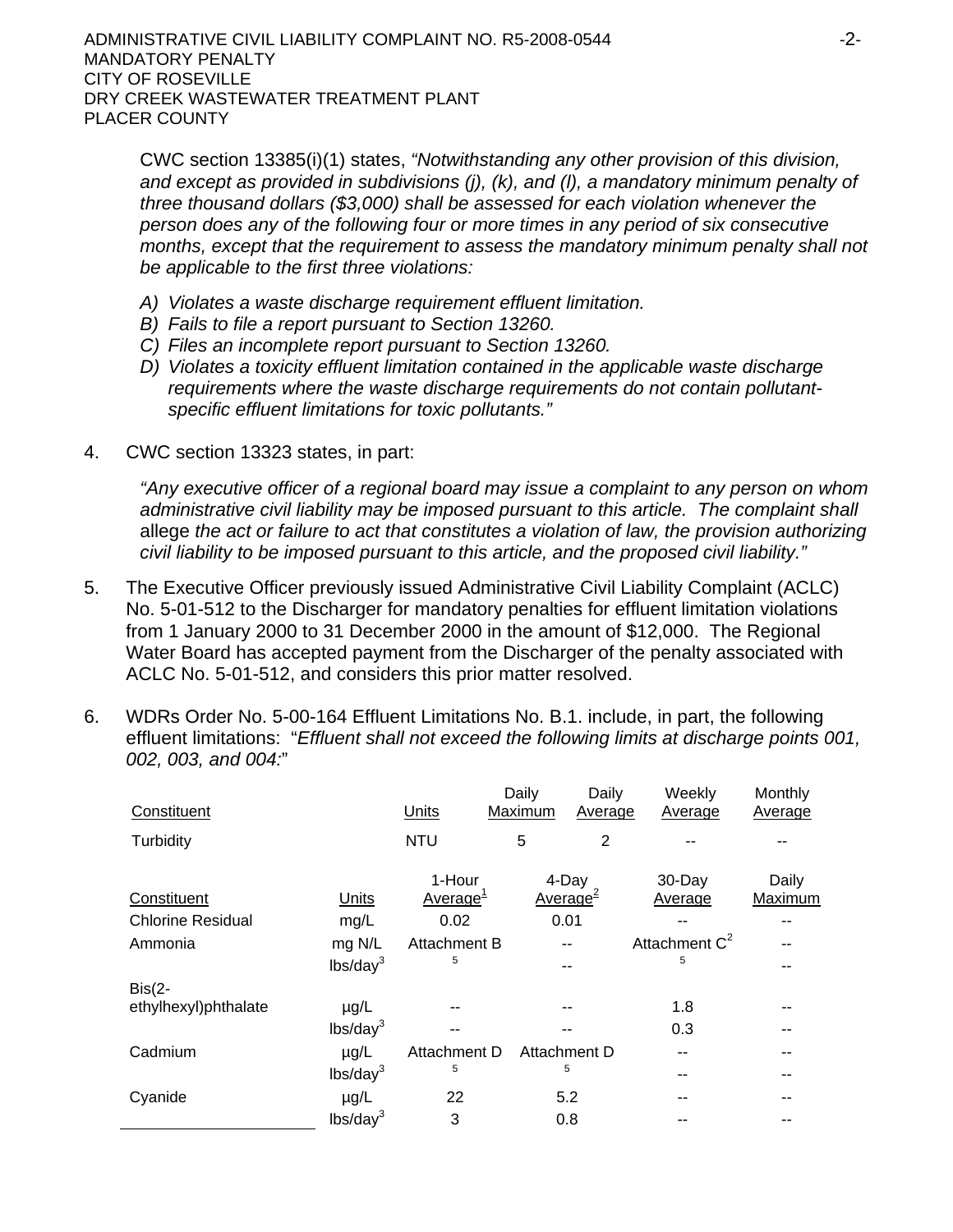- 1 Maximum Concentration
- 2 Continuous Concentration
- 3 Based upon a design treatment capacity of 18 mgd (*x* mg/L x 8.345 x 18 mgd = *y* lbs/day)
- Using the value, in mg/L, determined from Attachment B, C, D, or E (as appropriate), calculate the lbs per day using the formula: *x* mg/L x 8.345 x 18 mgd = *y* lbs/day

| Constituent              | Units      | 7-Day<br>Median | Single Sample,<br>30-Day<br>Maximum <sup>2</sup> |
|--------------------------|------------|-----------------|--------------------------------------------------|
| Total Coliform Organisms | MPN/100 mL | 22              | 23 to 240                                        |

<sup>1</sup> 7-Day Median is based on the sample results of the previous seven days.<br><sup>2</sup> **1.** a 20 day pariad, any a single sample may ayoned 22 MBN/100 mL and

 $\frac{1}{2}$  In a 30-day period, only a single sample may exceed 23 MPN/100 mL and no sample should exceed 240 MPN/100 mL.

- 7. According to the Discharger's self-monitoring reports, the Discharger committed one (1) serious Group I violation of the above effluent limitations contained in Order No. 5-00-164 during the period beginning 1 January 2001 and ending 31 December 2007. The violations are defined as serious because measured concentrations of Group I constituents exceeded maximum prescribed levels by more than 40 percent on these occasions. The mandatory minimum penalty for this serious violation is **three thousand dollars (\$3,000)**.
- 8. According to the Discharger's self-monitoring reports, the Discharger committed twentyfive (25) serious Group II violations of the above effluent limitations contained in Order No. 5-00-164 during the period beginning 1 January 2001 and ending 31 December 2007. The violations are defined as serious because measured concentrations of Group II constituents exceeded maximum prescribed levels by more than 20 percent on these occasions. The mandatory minimum penalty for these serious violations is **seventy-five thousand dollars (\$75,000)**.
- 9. According to the Discharger's self-monitoring reports, the Discharger committed nine (9) non-serious violations of the above effluent limitations contained in Order No. 5-00-164 during the period beginning 1 January 2001 and ending 31 December 2007. Six (6) of the non-serious violations are subject to mandatory penalties under CWC section 13385(i)(1) because these violations were preceded by three or more similar violations within a six-month period. The mandatory minimum penalty for these non-serious violations is **eighteen thousand dollars (\$18,000)**.
- 10. The total amount of the mandatory penalties assessed for the cited effluent violations is **ninety-six thousand dollars (\$96,000).** A detailed list of the cited effluent violations is included in Attachment A, a part of this Complaint.
- 11. Issuance of this Administrative Civil Liability Complaint to enforce CWC Division 7, Chapter 5.5 is exempt from the provisions of the California Environmental Quality Act (Pub. Resources Code section 21000 et seq.), in accordance with California Code of Regulations, title 14, section 15321(a)(2).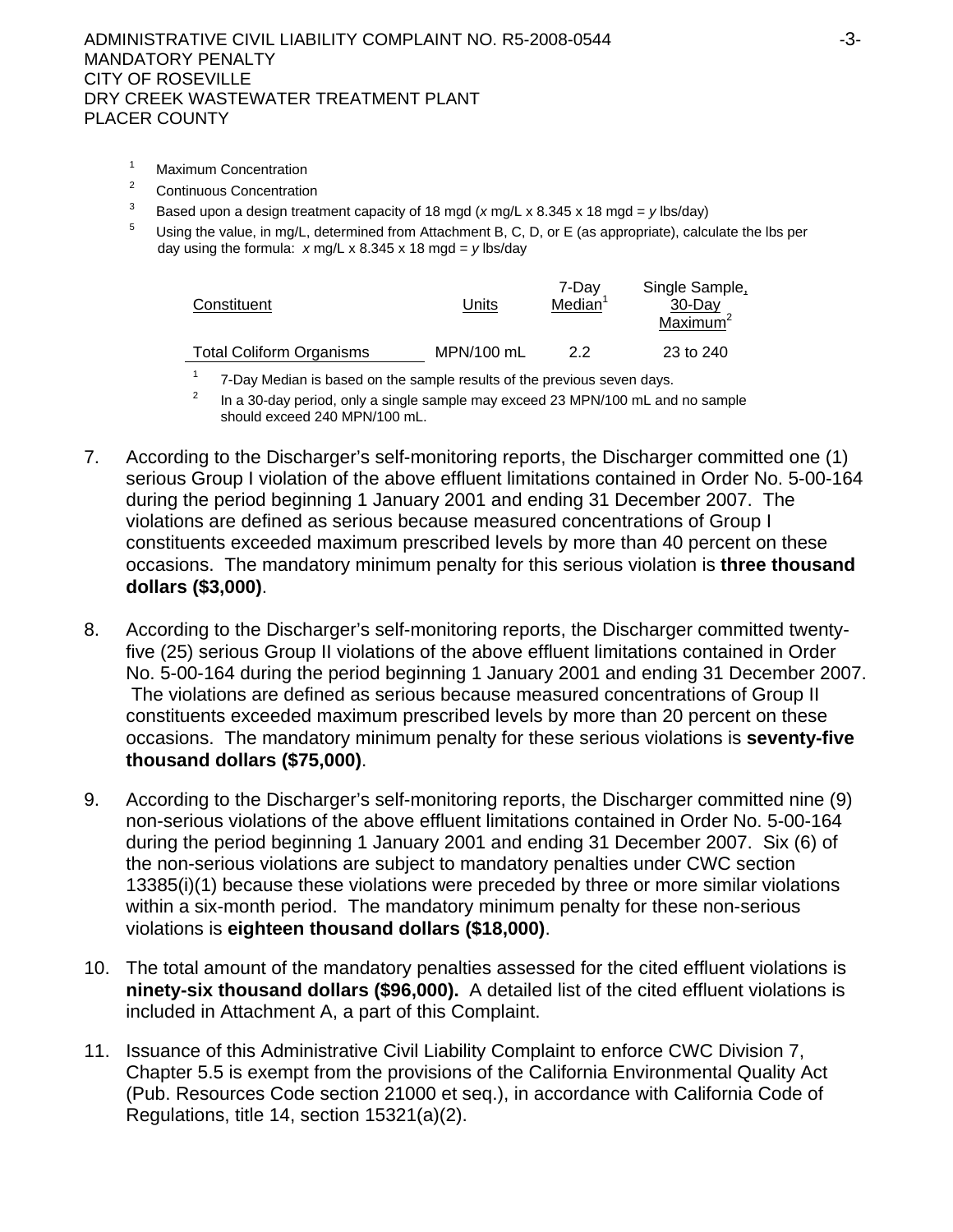## **THE CITY OF ROSEVILLE, DRY CREEK WASTEWATER TREATMENT PLANT, IS HEREBY GIVEN NOTICE THAT:**

- 1. The Assistant Executive Officer of the Regional Water Board proposes that the Discharger be assessed an Administrative Civil Liability in the amount of **ninety-six thousand dollars (\$96,000)**.
- 2. A hearing on this matter will be held at the Regional Water Board meeting scheduled on **11/12 September 2008**, unless the Discharger agrees to complete the following by **25 July 2008**:
	- a) Waive the hearing by completing the attached form and returning it to the Regional Water Board; and
	- b) Pay the proposed civil liability of **ninety-six thousand dollars (\$96,000)** in full.
- 3. If a hearing on this matter is held, the Regional Water Board will consider whether to affirm, reject, or modify the proposed Administrative Civil Liability, or whether to refer the matter to the Attorney General for recovery of judicial civil liability.

JACK E. DEL CONTE, Assistant Executive Officer

25 June 2008

Attachment A: Record of Violations BLH: 06/25/08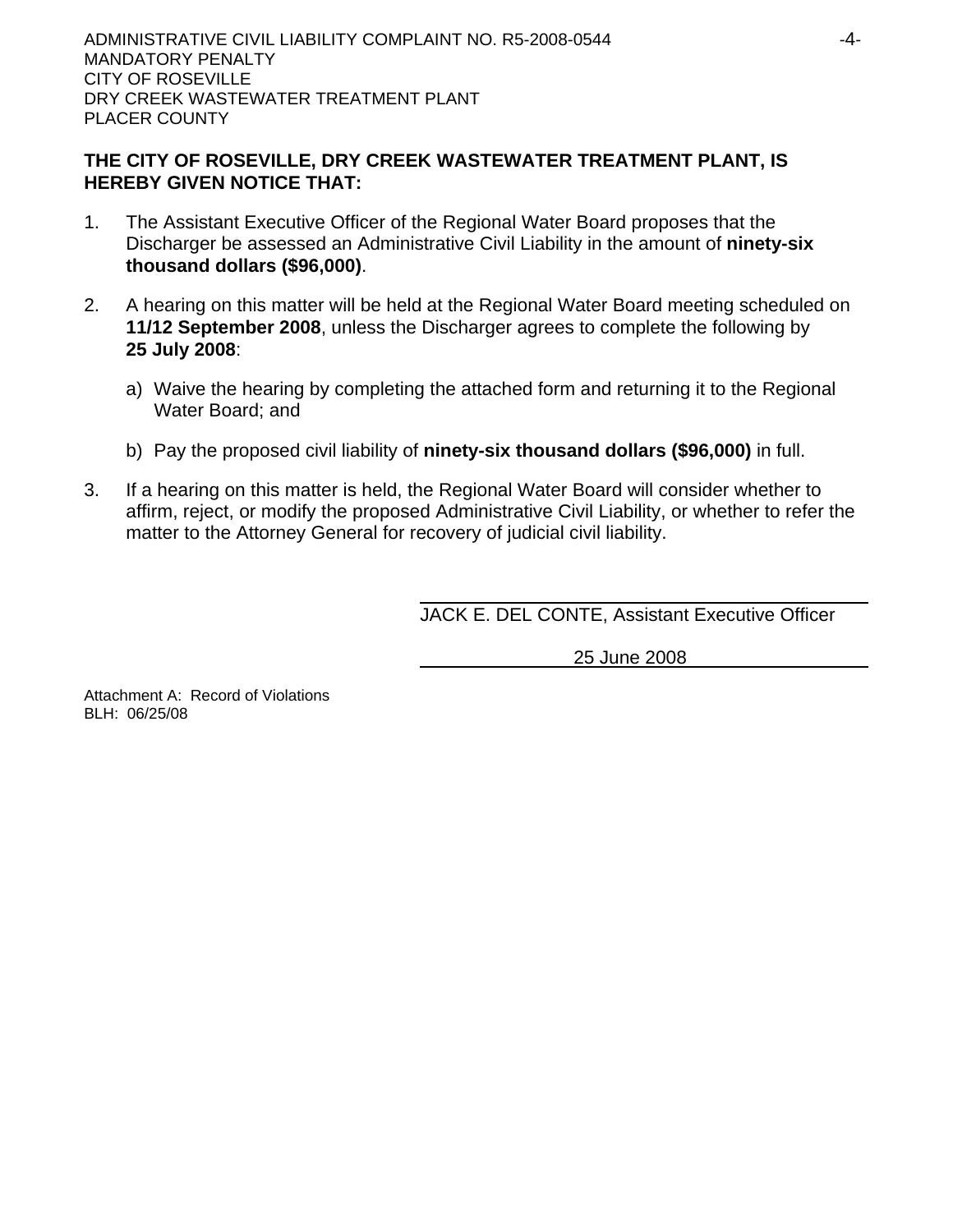# **WAIVER OF HEARING FOR ADMINISTRATIVE CIVIL LIABILITY COMPLAINT**

By signing this waiver, I affirm and acknowledge the following:

- 1. I am duly authorized to represent the City of Roseville, Dry Creek Wastewater Treatment Plant (hereinafter "Discharger") in connection with Administrative Civil Liability Complaint No. R5-2008-0544 (hereinafter the "Complaint");
- 2. I am informed of the right provided by California Water Code section 13323, subdivision (b), to a hearing within ninety (90) days of service of the Complaint;
- 3. I hereby waive the Discharger's right to a hearing before the California Regional Water Quality Control Board, Central Valley Region, within ninety (90) days of the date of service of the Complaint; and
- 4. I certify that the Discharger will remit payment for the civil liability imposed in the amount of **ninety-six thousand dollars (\$96,000)** by check, which contains a reference to "ACL Complaint No. R5-2008-0544" and is made payable to the "*State Water Pollution Cleanup and Abatement Account*."
- 5. I understand the payment of the above amount constitutes a settlement of the Complaint, and that any settlement will not become final until after the 30-day public notice and comment period mandated by Federal regulations (40 CFR 123.27) expires. Should the Regional Board receive new information during this comment period, the Regional Board may withdraw the Complaint, return payment, and issue a new Complaint.
- 6. I understand that payment of the above amount is not a substitute for compliance with applicable laws and that continuing violations of the type alleged in the Complaint may subject the Discharger to further enforcement, including additional civil liability.

(Print Name and Title)

(Signature)

(Date)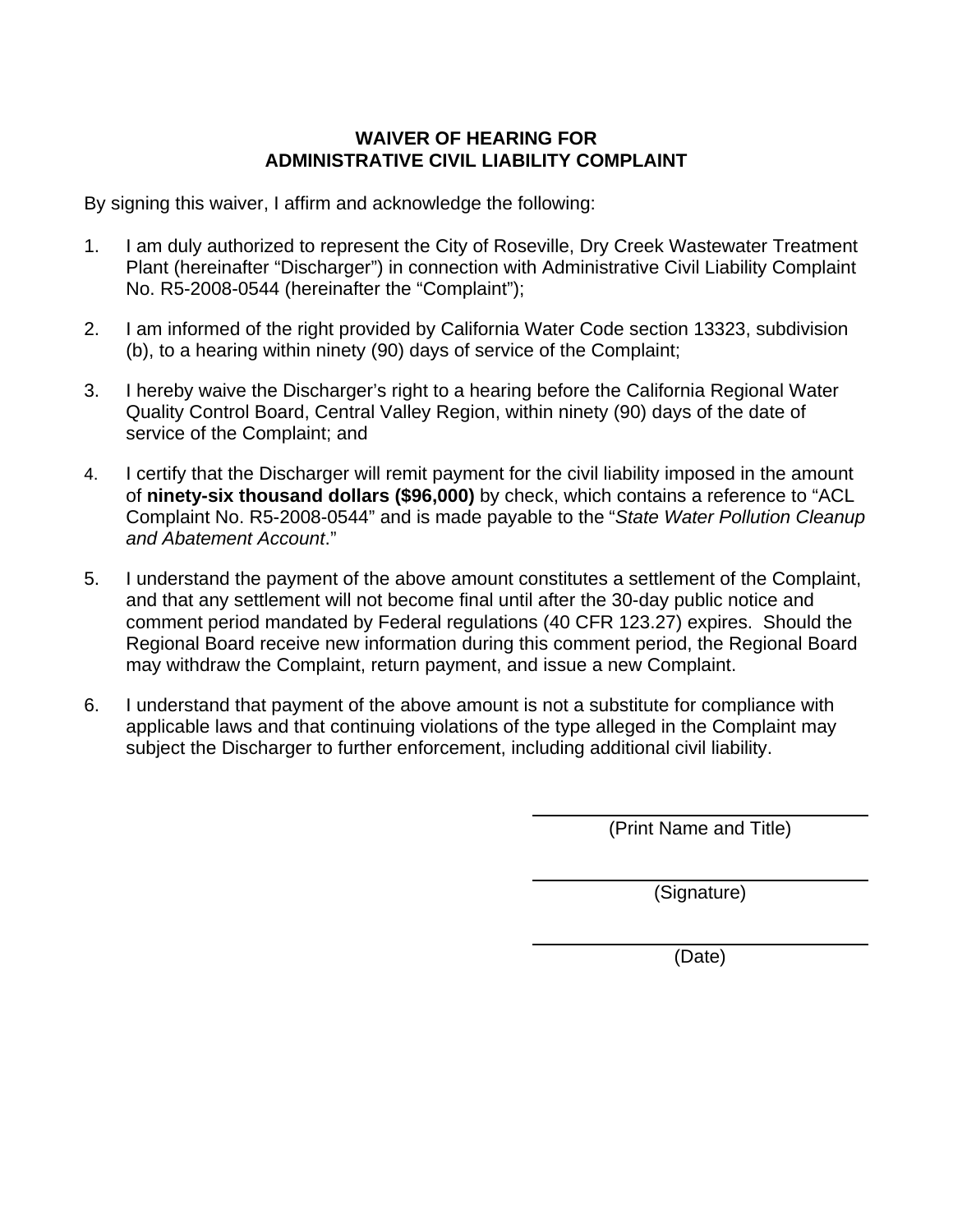### **ATTACHMENT A ADMINISTRATIVE CIVIL LIABILITY COMPLAINT NO. R5-2008-0544**

#### **City of Roseville Dry Creek Wastewater Treatment Plant**

RECORD OF VIOLATIONS (1 January 2001 – 31 December 2007) MANDATORY PENALTIES (Data reported under Monitoring and Reporting Program No. 5-00-164.)

|                |             |                             |            |                | Resul |                |      |                           |
|----------------|-------------|-----------------------------|------------|----------------|-------|----------------|------|---------------------------|
|                | <b>Date</b> | <b>Violation Type</b>       | Units      | <b>Limit</b>   | t     | Period Type    | Flow | Remarks                   |
| 1              | 23-Feb-01   | Turbidity                   | <b>NTU</b> | 5              | 6     | 1-Day Maximum  |      | 3                         |
| $\overline{2}$ | 31-Oct-01   | Cyanide                     | µg/L       | 5.2            | 6.8   | 4-Day Average  |      | $\overline{c}$            |
| 3              | 5-Dec-01    | Turbidity                   | <b>NTU</b> | 5              | 6     | 1-Day Maximum  |      | $\ensuremath{\mathsf{3}}$ |
| 4              | $1-Feb-02$  | Cyanide                     | µg/L       | 5.2            | 6.6   | 4-Day Average  |      | $\overline{c}$            |
| 5              | $1-Feb-02$  | Cyanide                     | lbs/day    | 0.8            | 1     | 4-Day Average  |      | 4                         |
| 6              | 30-Apr-02   | Cyanide                     | $\mu$ g/L  | 5.2            | 7.2   | 4-Day Average  |      | $\overline{c}$            |
| $\overline{7}$ | 28-Oct-02   | Cyanide                     | µg/L       | 5.2            | 6.5   | 4-Day Average  |      | $\boldsymbol{2}$          |
| 8              | 24-Feb-03   | <b>Chlorine Residual</b>    | mg/L       | 0.02           | 0.16  | 1-Hour Average |      | $\overline{c}$            |
| 9              | 26-Feb-03   | <b>Chlorine Residual</b>    | mg/L       | 0.02           | 0.11  | 1-Hour Average |      | $\boldsymbol{2}$          |
| 10             | 30-Apr-03   | Bis(2-ethylhexyl) phthalate | $\mu$ g/L  | 1.8            | 3     | 30-Day Average |      | $\overline{c}$            |
| 11             | 30-Apr-03   | Bis(2-ethylhexyl) phthalate | lbs/day    | 0.3            | 0.4   | 30-Day Average | 15.7 | $\overline{\mathbf{c}}$   |
| 12             | 30-Sep-03   | <b>Chlorine Residual</b>    | mg/L       | 0.02           | 0.11  | 1-Hour Average |      | $\overline{c}$            |
| 13             | 3-Dec-03    | <b>Chlorine Residual</b>    | mg/L       | 0.02           | 0.06  | 1-Hour Average |      | $\overline{2}$            |
| 14             | 21-Dec-03   | Ammonia                     | lbs/day    | 99.4           | 235.8 | 1-Hour Average | 12.7 | 1,6                       |
| 15             | 21-Dec-03   | Ammonia                     | mg/L       | 0.7            | 2.2   | 1-Hour Average |      | 1,6                       |
| 16             | 21-Dec-03   | pH                          | pH units   | 8.5            | 9.2   | Instantaneous  |      | 1,6                       |
| 17             | 22-Dec-03   | <b>Chlorine Residual</b>    | mg/L       | 0.02           | 0.07  | 1-Hour Average |      | $\overline{c}$            |
| 18             | 25-Feb-04   | <b>Chlorine Residual</b>    | mg/L       | 0.02           | 0.05  | 1-Hour Average |      | $\overline{c}$            |
| 19             | 10-Jan-05   | <b>Chlorine Residual</b>    | mg/L       | 0.02           | 0.36  | 1-Hour Average |      | $\boldsymbol{2}$          |
| 20             | 4-Mar-05    | <b>Chlorine Residual</b>    | mg/L       | 0.02           | 0.63  | 1-Hour Average |      | $\overline{c}$            |
| 21             | 26-Jun-05   | Cyanide                     | µg/L       | 5.2            | 7.2   | 4-Day Average  |      | $\boldsymbol{2}$          |
| 22             | 19-Oct-05   | Cadmium                     | µg/L       | 3.8            | 5.9   | 1-Hour Average |      | $\overline{c}$            |
| 23             | 7-Nov-05    | Coliform                    | MPN/100mL  | 2.2            | 4     | 7-Day Median   |      | $\ensuremath{\mathsf{3}}$ |
| 24             | 8-Nov-05    | Coliform                    | MPN/100mL  | 2.2            | 4     | 7-Day Median   |      | 4                         |
| 25             | 9-Nov-05    | Coliform                    | MPN/100mL  | 2.2            | 4     | 7-Day Median   |      | 4                         |
| 26             | 10-Nov-05   | Coliform                    | MPN/100mL  | 2.2            | 4     | 7-Day Median   |      | 4                         |
| 27             | 11-Nov-05   | Coliform                    | MPN/100mL  | 2.2            | 4     | 7-Day Median   |      | 4                         |
| 28             | 8-Dec-05    | Cadmium                     | $\mu g/L$  | $\overline{c}$ | 3.4   | 4-Day Average  |      | $\overline{c}$            |
| 29             | 8-Dec-05    | Cadmium                     | lbs/day    | 0.6            | 1     | 4-Day Average  |      | 2                         |
| 30             | $2-Jan-06$  | Turbidity                   | <b>NTU</b> | $\overline{2}$ | 3     | 1-Day Average  | 14.1 | 4                         |
| 31             | 19-Dec-06   | Cadmium                     | µg/L       | 4.3            | 7.5   | 1-Hour Average |      | 2                         |
| 32             | 19-Dec-06   | Cadmium                     | $\mu$ g/L  | 2.2            | 7.3   | 4-Day Average  |      | $\overline{c}$            |
| 33             | 19-Dec-06   | Cadmium                     | lbs/day    | 0.4            | 0.6   | 4-Day Average  | 9.72 | $\overline{\mathbf{c}}$   |
| 34             | 17-Feb-07   | <b>Chlorine Residual</b>    | mg/L       | 0.02           | 1.23  | 1-Hour Average |      | $\overline{\mathbf{c}}$   |
| 35             | 30-Jun-07   | Cadmium                     | µg/L       | 3              | 5     | 4-Day Average  |      | $\overline{\mathbf{c}}$   |
| 36             | 30-Sep-07   | Cadmium                     | $\mu$ g/L  | 7.1            | 9.4   | 1-Hour Average |      | $\overline{\mathbf{c}}$   |
| 37             | 30-Sep-07   | Cadmium                     | µg/L       | 3.2            | 4.7   | 4-Day Average  |      | $\overline{c}$            |